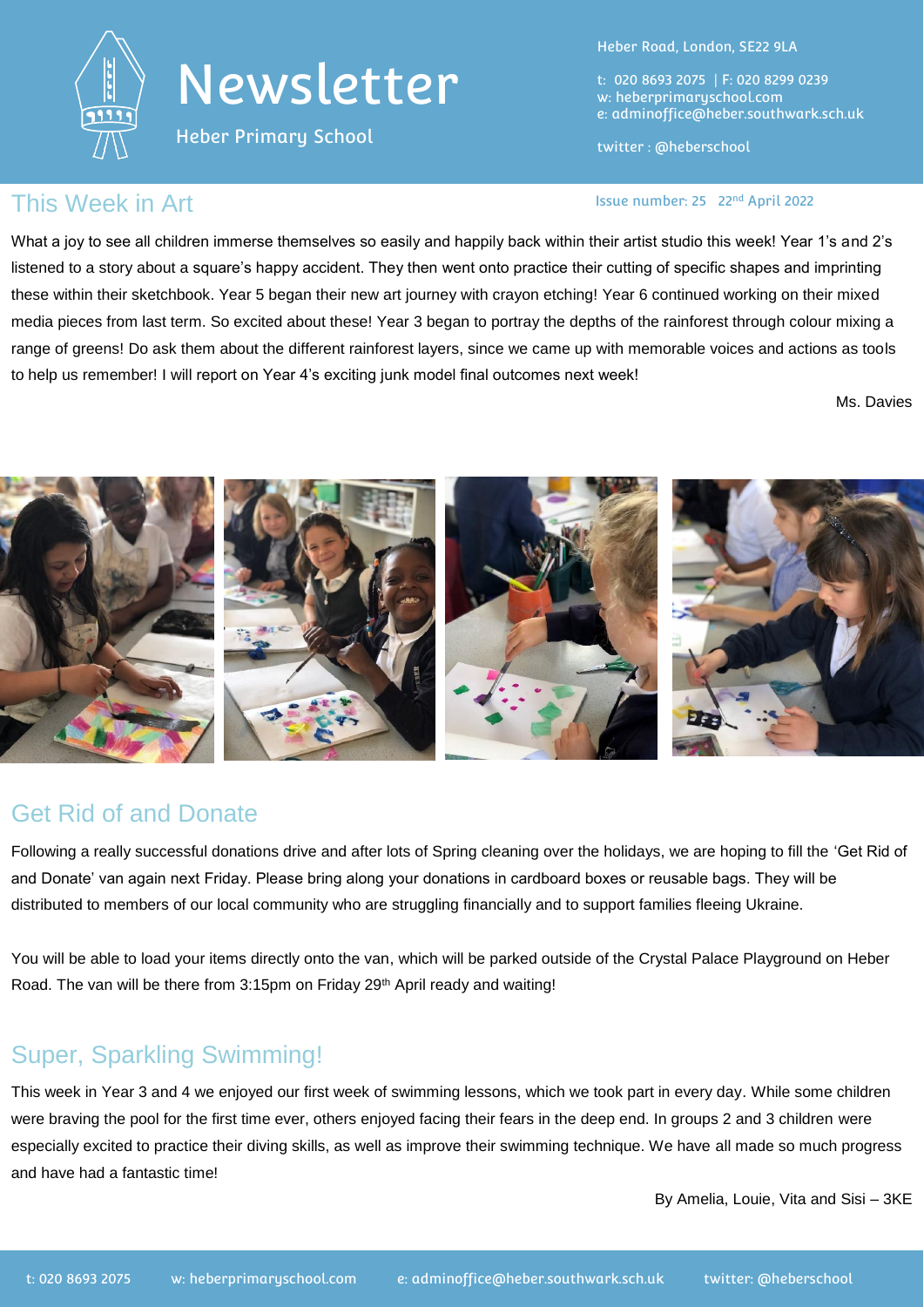

## Newsletter

Heber Primary School

Heber Road, London, SE22 9LA

t: 020 8693 2075 | F: 020 8299 0239 w: heberprimaryschool.com e: [adminoffice@heber.southwark.sch.uk](mailto:adminoffice@heber.southwark.sch.uk)

twitter : @heberschool

#### Academic Excellence Awards

This week in our Merit Assembly we celebrated the successes of a child from each class, who excelled in their learning and produced some outstanding work. Well done to the following children:

Reception – Lucia (RC) and Edmund (RP) Year 1 – Sade (1DT) and Grayson (1H) Year 2 – Edie (2JP) and Finn (2S) Year 3 – Amir (3KE) and Amelia Rose (3N) Year 4 – Swimming Year 5 – Amari (5K) and Shameeka (5W) Year 6 – Alfie (6A) and Bonnie (6F)

#### Stars of the Week

Congratulations to the following children who were chosen as the Star of the Week for demonstrating our school values this week:

Reception – Magnus (RC) and Rowen (RP) Year 1 – Antwone (1DT) and Luca (1H) Year 2 – Oscar (2JP) and Albert (2S) Year 3 – Tamarrio (3KE) and Ruby (3N) Year 4 – Swimming Year 5 – Esme (5K) Betsy and Nkemjika (5W) Year  $6 - Nat (6A)$  and Hugo  $(6F)$ 

#### Messages from our P&F

**GET THE NEXT SET OF P&F DATES IN THE DIARY - YOU DON'T WANT TO MISS OUT!**

- **APRIL COFFEE MORNING FUN – TUESDAY 26th APRIL 2022, 9-10.30am, Heber School** Have a chat with fellow Heber parents/carers over a hot drink and slice of cake. The last one was a lot of fun, so put it in the diary and feel free to bring any younger siblings. All welcome!
- **INTERNATIONAL EVENING – THURSDAY 20th MAY 2022, Heber School** World food, music and fun for the whole family at the end of the day. More information to follow!
- **A NIGHT AT THE RACES – FRIDAY 17th JUNE 2022, Heber School** Horses, hats and hooch at Heber after hours… a nod to Ascot! Keep the night free.
- **JUNE COFFEE MORNING FUN – TUESDAY 28th JUNE 2022, 9-10.30am, Heber School** You know the drill. Coffee, cake and chat!
- **2022 SUMMER FAIR EXTRAORDINAIRE – SATURDAY 16th JULY, Heber School** Just think of the fun you had at the Christmas Fair and Easter Fair mixed in with the Heber choir, balmy weather and a perfect Pimms. It's a winning formula!

### Summer 2022 Enrichment Clubs

Summer Term Enrichment Clubs start on Monday. If your child has signed up for a club, please remember that payment must be made by Monday via ParentPay in order for your child to participate in their club. If you require help logging into ParentPay, please contact the school office.

If you would like to be added to the waiting list for a club, please contact Elizabeth in the School Office.

#### Special Mentions for Music

Miss Lucy's special mentions for excellent effort in music this week:

- **IDT** Fedora, whose singing voice is wonderful.
- 3N Frank learning our new stick song so quickly, Arthur for paying attention and helping others.
- 6F Zyreece for helping Amen, and for playing the dunduns
- 6A Jacob for playing the dunduns very very steadily!
- Year 5 both Rowena and Byron for helping with the other children, playing the ukulele, and Monty and Aliyah for playing the drums on our new song, Next to Me.